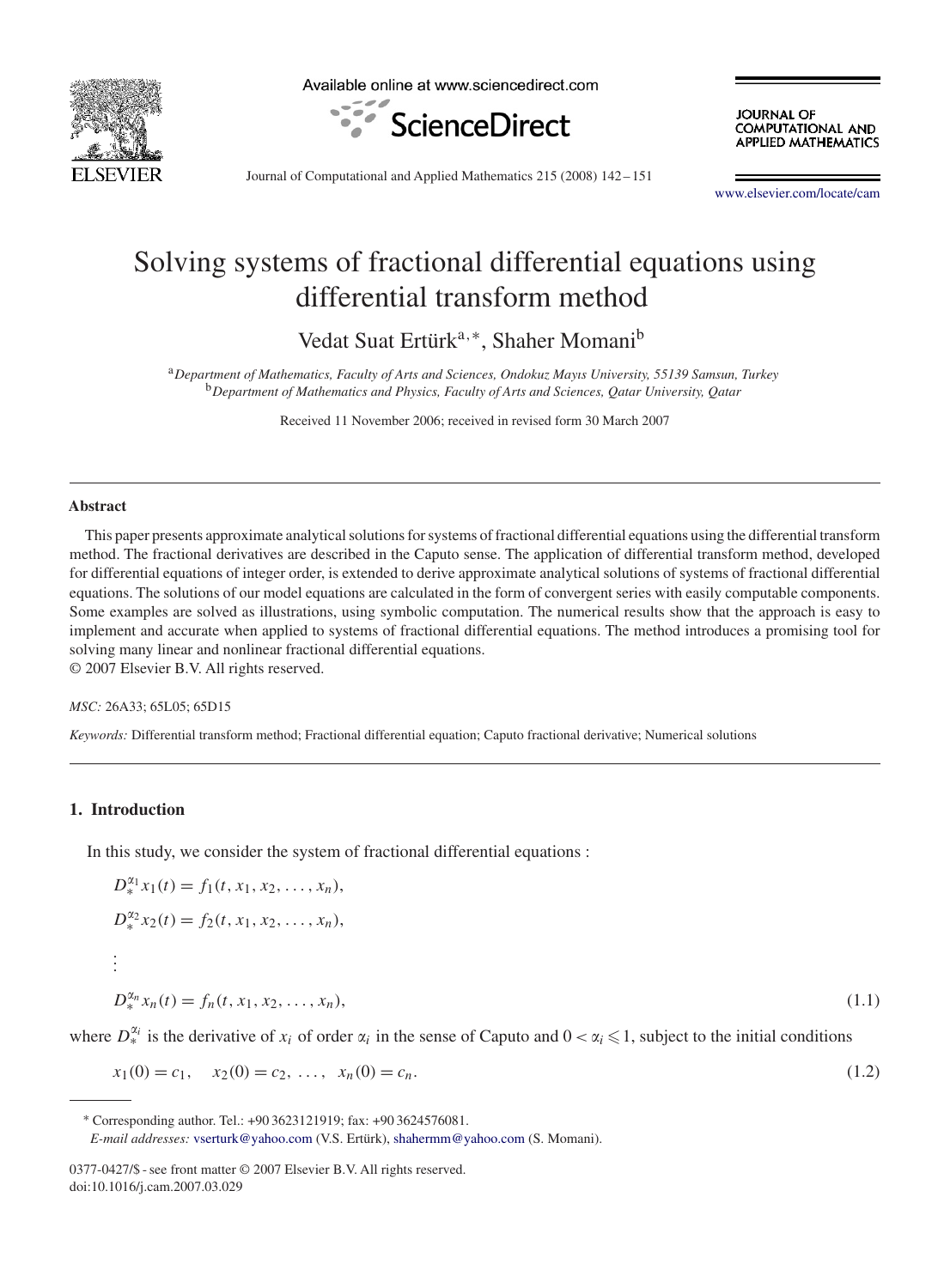Differential equations of fractional order have been the focus of many studies due to their frequent appearance in various applications in fluid mechanics, viscoelasticity, biology, physics and engineering. Recently, a large amount of literatures developed concerning the application of fractional differential equations in nonlinear dynamics [5–9,19]. Consequently, considerable attention has been given to the solution of fractional ordinary differential equations, integral equations and fractional partial differential equations of physical interest. Since most fractional differential equations do not have exact analytic solutions, approximation and numerical techniques, therefore, they are used extensively. Recently, the Adomian decomposition method and variational iteration method have been used for solving a wide range of problems[3,6,10–13,15–18,20]. The two methods were used in a direct way without using linearization, perturbation or restrictive assumptions.

The differential transform method was first applied in the engineering domain in [21]. In general, the differential transform method is applied to the solution of electric circuit problems. The differential transform method is a numerical method based on the Taylor series expansion which constructs an analytical solution in the form of a polynomial. The traditional high order Taylor series method requires symbolic computation. However, the differential transform method obtains a polynomial series solution by means of an iterative procedure. Recently, the application of differential transform method is successfully extended to obtain analytical approximate solutions to linear and nonlinear ordinary differential equations of fractional order [1]. A comparison between the differential transform method and Adomian decomposition method for solving fractional differential equations is given in [1]. The fact that the differential transform method solves nonlinear equations without using Adomian polynomials can be considered as an advantage of this method over the Adomian decomposition method.

In this paper, we introduce a new application of the differential transform method  $[1]$  to provide approximate solutions for the system of fractional differential equations (1.1). There are several definitions of a fractional derivative of order  $\alpha$  > 0 [2,19]. The two most commonly used definitions are the Riemann–Liouville and Caputo. Each definition uses Riemann–Liouville fractional integration and derivatives of whole order. The difference between the two definitions is in the order of evaluation. Riemann–Liouville fractional integration of order  $\alpha$  is defined as

$$
J_{x_0}^{\alpha} f(x) = \frac{1}{\Gamma(\alpha)} \int_{x_0}^{x} (x - t)^{\alpha - 1} f(t) dt, \quad \alpha > 0, \quad x > 0.
$$
 (1.3)

The next two equations define Riemann–Liouville and Caputo fractional derivatives of order  $\alpha$ , respectively,

$$
D_{x_0}^{\alpha} f(x) = \frac{d^m}{dx^m} [J^{m-\alpha} f(x)],
$$
\n(1.4)

$$
D_{\ast x_0}^{\alpha} f(x) = J^{m-\alpha} \left[ \frac{\mathrm{d}^m}{\mathrm{d}x^m} f(x) \right],\tag{1.5}
$$

where  $m-1 < \alpha \le m$  and  $m \in N$ . For now, the Caputo fractional derivative will be denoted by  $D_*^{\alpha}$  to maintain a clear ∗ distinction with the Riemann–Liouville fractional derivative. The Caputo fractional derivative first computes an ordinary derivative followed by a fractional integral to achieve the desired order of fractional derivative. The Riemann–Liouville fractional derivative is computed in the reverse order. We have chosen to use the Caputo fractional derivative because it allows traditional initial and boundary conditions to be included in the formulation of the problem, but for homogeneous initial condition assumption, these two operators coincide. For more details on the geometric and physical interpretation for fractional derivatives of both the Riemann–Liouville and Caputo types see [19].

## **2. Fractional differential transform method**

In this section, we introduce the fractional differential transform method used in this paper to obtain approximate analytical solutions for the system of fractional differential equations (1.1). This method has been developed in [1] as follows:

The fractional differentiation in Riemann–Liouville sense is defined by

$$
D_{x_0}^q f(x) = \frac{1}{\Gamma(m-q)} \frac{d^m}{dx^m} \left[ \int_{x_0}^x \frac{f(t)}{(x-t)^{1+q-m}} dt \right],
$$
\n(2.1)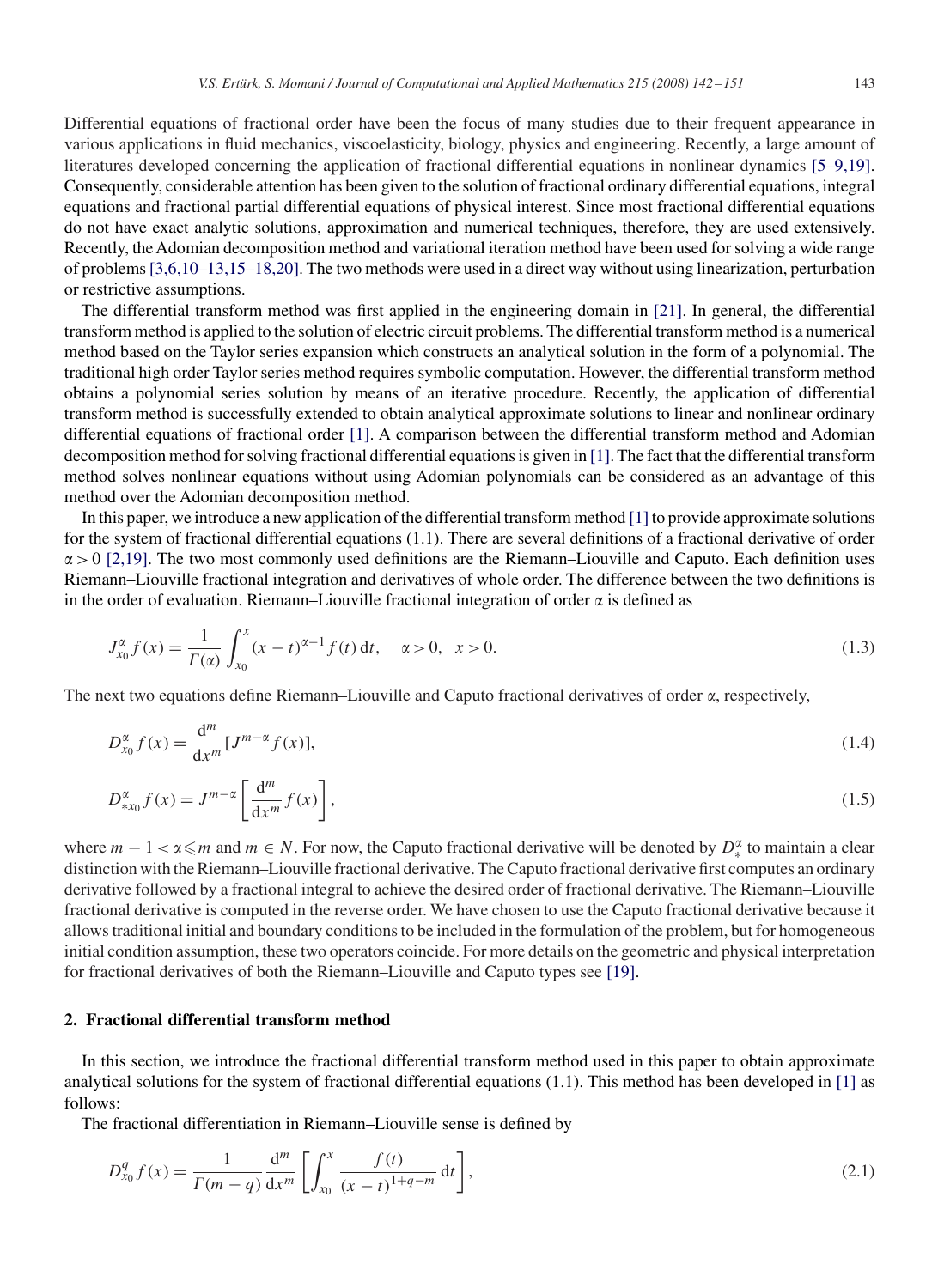for  $m-1 \le q < m$ ,  $m \in \mathbb{Z}^+$ ,  $x > x_0$ . Let us expand the analytical and continuous function  $f(x)$  in terms of a fractional power series as follows:

$$
f(x) = \sum_{k=0}^{\infty} F(k)(x - x_0)^{k/\alpha},
$$
\n(2.2)

where  $\alpha$  is the order of fraction and  $F(k)$  is the fractional differential transform of  $f(x)$ .

In order to avoid fractional initial and boundary conditions, we define the fractional derivative in the Caputo sense. The relation between the Riemann–Liouville operator and Caputo operator is given by

$$
D_{*x_0}^q f(x) = D_{x_0}^q \left[ f(x) - \sum_{k=0}^{m-1} \frac{1}{k!} (x - x_0)^k f^{(k)}(x_0) \right].
$$
 (2.3)

Setting  $f(x) = f(x) - \sum_{k=0}^{m-1} \frac{1}{k!} (x - x_0)^k f^{(k)}(x_0)$  in Eq. (2.1) and using Eq. (2.3), we obtain fractional derivative in the Caputo sense [2] as follows:

$$
D_{*x_0}^q f(x) = \frac{1}{\Gamma(m-q)} \frac{d^m}{dx^m} \left\{ \int_{x_0}^x \left[ \frac{f(t) - \sum_{k=0}^{m-1} (1/k!)(t-x_0)^k f^{(k)}(x_0)}{(x-t)^{1+q-m}} \right] dt \right\}.
$$
 (2.4)

Since the initial conditions are implemented to the integer order derivatives, the transformation of the initial conditions are defined as follows:

$$
F(k) = \begin{cases} \text{If } k/\alpha \in \mathbb{Z}^+, \ \frac{1}{(k/\alpha)!} \left[ \frac{d^{k/\alpha} f(x)}{dx^{k/\alpha}} \right]_{x=x_0} & \text{for } k = 0, 1, 2, \dots, (q\alpha - 1) \\ \text{If } k/\alpha \notin \mathbb{Z}^+ & 0, \end{cases} \tag{2.5}
$$

where, *q* is the order of fractional differential equation considered. The following theorems that can be deduced from Eqs. (2.1) and (2.2) are given below, for proofs and details see [1]:

**Theorem 1.** *If*  $f(x) = g(x) \pm h(x)$ , *then*  $F(k) = G(k) \pm H(k)$ .

**Theorem 2.** If 
$$
f(x) = g(x)h(x)
$$
, then  $F(k) = \sum_{l=0}^{k} G(l)H(k-l)$ .

**Theorem 3.** *If*  $f(x) = g_1(x)g_2(x) \dots g_{n-1}(x)g_n(x)$ , *then* 

$$
F(k) = \sum_{k_{n-1}=0}^{k} \sum_{k_{n-2}=0}^{k_{n-1}} \cdots \sum_{k_2=0}^{k_3} \sum_{k_1=0}^{k_2} G_1(k_1) G_2(k_2 - k_1) \ldots G_{n-1}(k_{n-1} - k_{n-2}) G_n(k - k_{n-1}).
$$

**Theorem 4.** *If*  $f(x) = (x - x_0)^p$ , *then*  $F(k) = \delta(k - \alpha p)$  *where*,

$$
\delta(k) = \begin{cases} 1 & \text{if } k = 0, \\ 0 & \text{if } k \neq 0. \end{cases}
$$

**Theorem 5.** *If*  $f(x) = D_{x_0}^q[g(x)]$ , *then*  $F(k) = \frac{\Gamma(q+1+k/x)}{\Gamma(1+k/x)} G(k+\alpha q)$ .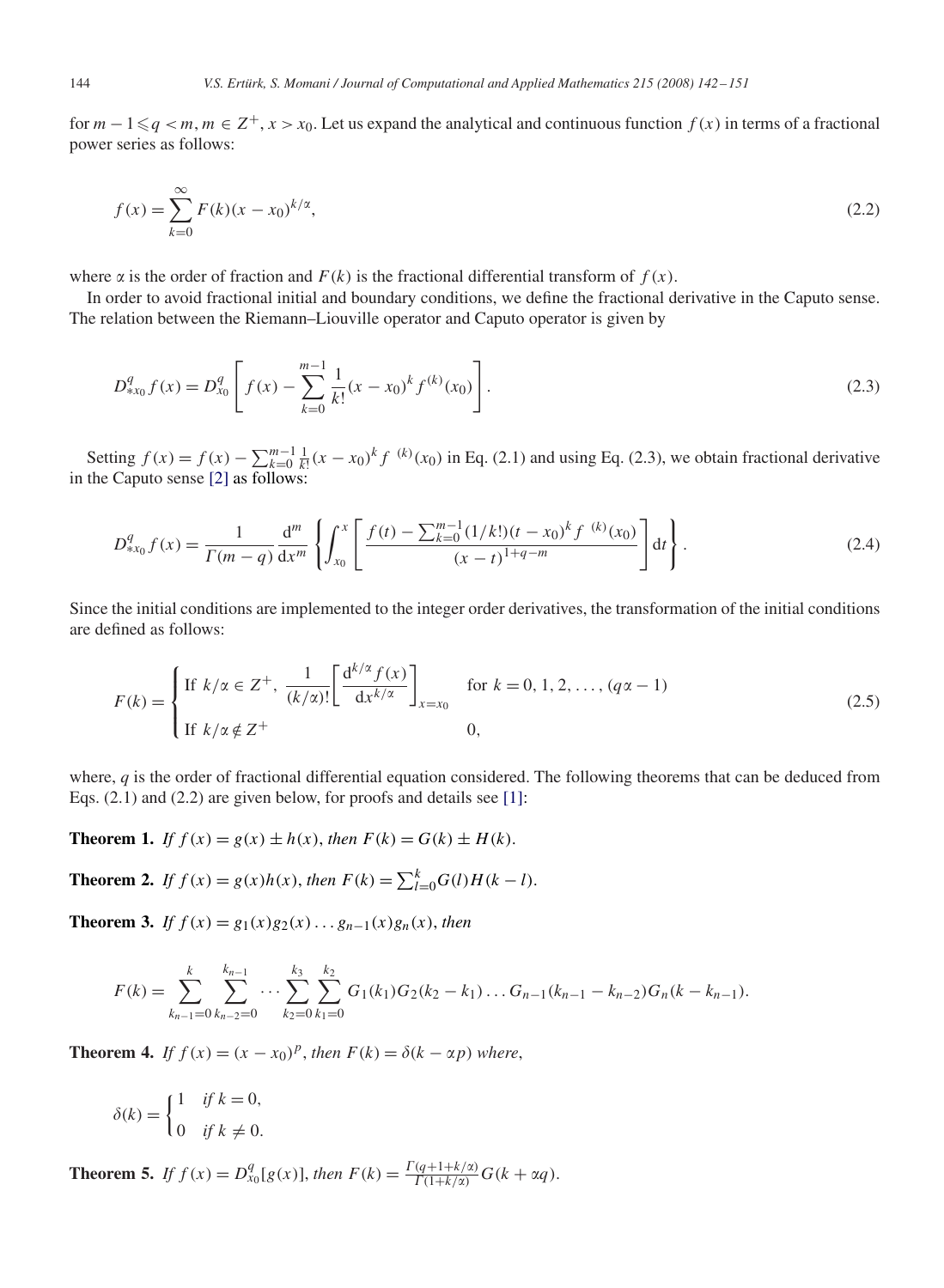**Proof.** Utilizing Eqs. (2.2), (2.4) and (2.5) we get

$$
D_{x_0}^q[g(x)] = \frac{1}{\Gamma(m-q)} \frac{d^m}{dx^m} \left\{ \int_{x_0}^x \left[ \frac{\sum_{k=0}^\infty G(k)(t-x_0)^{k/\alpha} - \sum_{k=0}^{q\alpha-1} G(k)(t-x_0)^{k/\alpha}}{(x-t)^{1+q-m}} \right] dt \right\}
$$
  

$$
= \frac{1}{\Gamma(m-q)} \sum_{k=\alpha q}^\infty G(k) \frac{d^m}{dx^m} \left[ \int_{x_0}^x \frac{(t-x_0)^{k/\alpha}}{(x-t)^{1+q-m}} dt \right]
$$
  

$$
= \sum_{k=\alpha q}^\infty \frac{\Gamma(1+k/\alpha)}{\Gamma(1-q+k/\alpha)} G(k) (x-x_0)^{k/\alpha-q}.
$$

Starting the index of this series from  $k = 0$ , we have

$$
f(x) = \sum_{k=0}^{\infty} \frac{\Gamma(q+1+k/\alpha)}{\Gamma(1+k/\alpha)} G(k+\alpha q)(x-x_0)^{k/\alpha}.
$$

From the definition of transform in Eq. (2.2), the following expression is obtained:

$$
F(k) = \frac{\Gamma(q + 1 + k/\alpha)}{\Gamma(1 + k/\alpha)} G(k + \alpha q). \qquad \Box
$$

**Theorem 6.** For the production of fractional derivatives in the most general form  $f(x) = \frac{d^{q_1}}{dx^{q_1}}$ **Theorem 6.** For the production of fractional derivatives in the most general form  $f(x) = \frac{d^{q_1}}{dx^{q_1}} [g_1(x)]$ <br> $\frac{d^{q_2}}{dx^{q_1}} [g_2(x)] \dots \frac{d^{q_{n-1}}}{dx^{q_1}} [g_{n-1}(x)]$  then  $\frac{d^{q_2}}{dx^{q_2}}[g_2(x)]\cdots \frac{d^{q_{n-1}}}{dx^{q_{n-1}}}[g_{n-1}(x)]\frac{d^{q_n}}{dx^{q_n}}$  $\frac{d^{qn}}{dx^{qn}}$ [g<sub>n</sub>(x)], then

$$
F(k) = \sum_{k_{n-1}=0}^{k} \sum_{k_{n-2}=0}^{k_{n-1}} \cdots \sum_{k_{2}=0}^{k_{3}} \sum_{k_{1}=0}^{k_{2}} \frac{\Gamma(q_{1} + 1 + k_{1}/\alpha)}{\Gamma(1 + k_{1}/\alpha)} \frac{\Gamma(q_{2} + 1 + (k_{2} - k_{1})/\alpha]}{\Gamma[1 + (k_{2} - k_{1})/\alpha]}
$$

$$
\cdots \frac{\Gamma(q_{n-1} + 1 + (k_{n-1} - k_{n-2})/\alpha)}{\Gamma[1 + (k_{n-1} - k_{n-2})/\alpha]} \frac{\Gamma(q_{n} + 1 + (k - k_{n-1})/\alpha]}{\Gamma[1 + (k - k_{n-1})/\alpha]} G_{1}(k_{1} + \alpha q_{1})
$$

$$
\times G_{2}(k_{2} - k_{1} + \alpha q_{2}) \cdots G_{n-1}(k_{n-1} - k_{n-2} + \alpha q_{n-1})
$$

$$
\times G_{n}(k - k_{n-1} + \alpha q_{n}) \text{ where } \alpha q_{i} \in \mathbb{Z}^{+} \text{ for } i = 1, 2, 3, \dots, n.
$$

**Proof.** Let the differential transform of  $\frac{d^{q_i}}{dx^{q_i}}$  $\frac{d^{n}}{dx^{q_i}}[g_i(x)]$  be  $C_i(k)$  at  $x = x_0$  for  $i = 1, 2, 3, ..., n$ . Then by using Theorem 3, we have the fractional differential transform of  $f(x)$  as

$$
F(k) = \sum_{k_{n-1}=0}^{k} \sum_{k_{n-2}=0}^{k_{n-1}} \cdots \sum_{k_2=0}^{k_3} \sum_{k_1=0}^{k_2} C_1(k_1) C_2(k_2 - k_1) \ldots C_{n-1}(k_{n-1} - k_{n-2}) C_n(k - k_{n-1}),
$$

and using Theorem 5 one can deduce that

$$
C_1(k_1) = \frac{\Gamma(q_1 + 1 + k_1/\alpha)}{\Gamma(1 + k_1/\alpha)} G_1(k_1 + \alpha q_1),
$$
  
\n
$$
C_2(k_2 - k_1) = \frac{\Gamma[q_2 + 1 + (k_2 - k_1)/\alpha]}{\Gamma[1 + (k_2 - k_1)/\alpha]} G_2(k_2 - k_1 + \alpha q_2), ...,
$$
  
\n
$$
C_{n-1}(k_{n-1} - k_{n-2}) = \frac{\Gamma[q_{n-1} + 1 + (k_{n-1} - k_{n-2})/\alpha]}{\Gamma[1 + (k_{n-1} - k_{n-2})/\alpha]} G_{n-1}(k_{n-1} - k_{n-2} + \alpha q_{n-1}),
$$
  
\n
$$
C_n(k - k_{n-1}) = \frac{\Gamma[q_n + 1 + (k - k_{n-1})/\alpha]}{\Gamma[1 + (k - k_{n-1})/\alpha]} G_n(k - k_{n-1} + \alpha q_n).
$$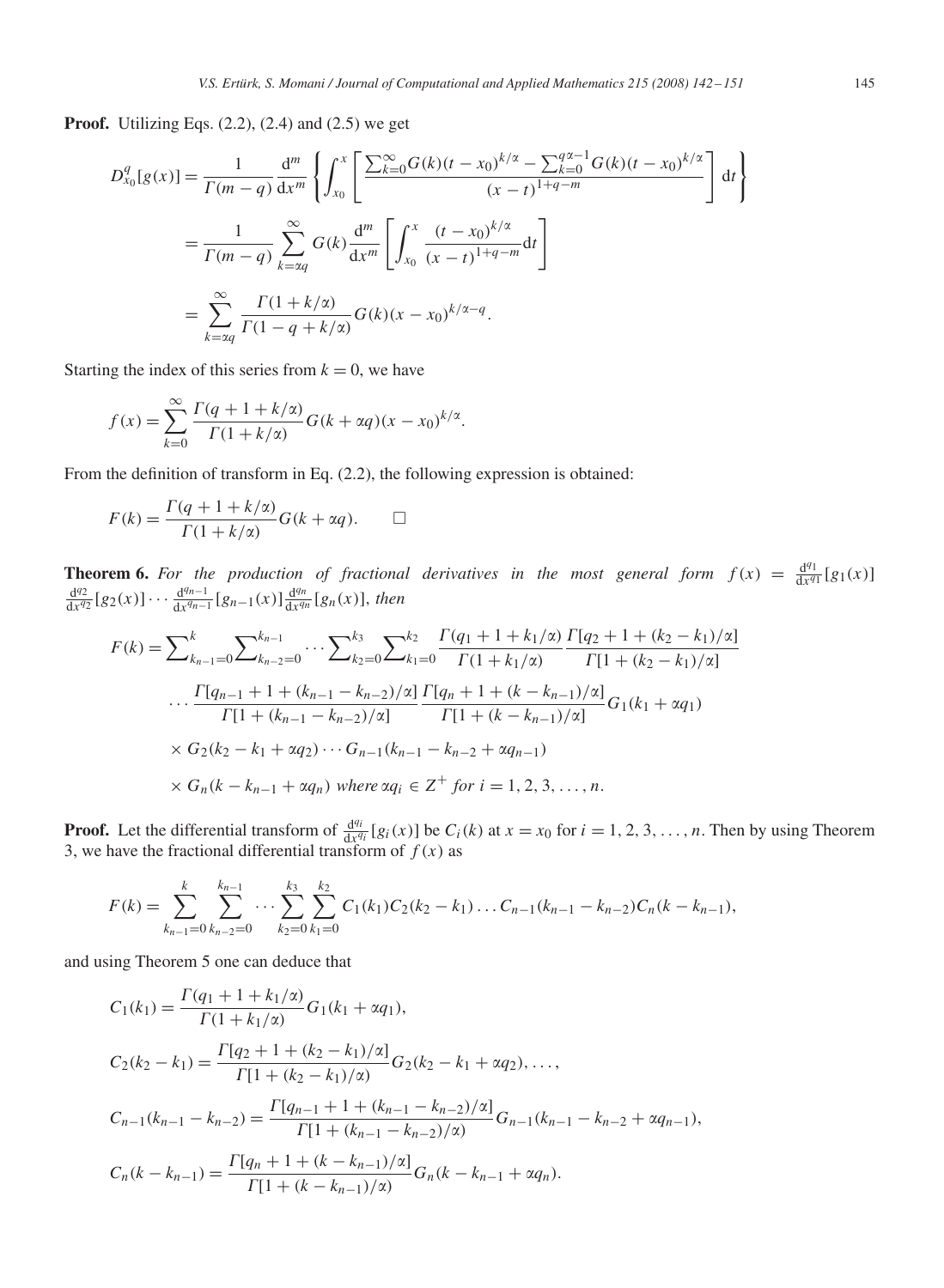By utilizing these values we have

$$
F(k) = \sum_{k_{n-1}=0}^{k} \sum_{k_{n-2}=0}^{k_{n-1}} \cdots \sum_{k_{2}=0}^{k_{3}} \sum_{k_{1}=0}^{k_{2}} \frac{\Gamma(q_{1} + 1 + k_{1}/\alpha)}{\Gamma(1 + k_{1}/\alpha)} \frac{\Gamma[q_{2} + 1 + (k_{2} - k_{1})/\alpha]}{\Gamma[1 + (k_{2} - k_{1})/\alpha]}
$$

$$
\cdots \frac{\Gamma[q_{n-1} + 1 + (k_{n-1} - k_{n-2})/\alpha]}{\Gamma[1 + (k_{n-1} - k_{n-2})/\alpha]} \frac{\Gamma[q_{n} + 1 + (k - k_{n-1})/\alpha]}{\Gamma[1 + (k - k_{n-1})/\alpha]}
$$

$$
\times G_{1}(k_{1} + \alpha q_{1})G_{2}(k_{2} - k_{1} + \alpha q_{2}) \cdots G_{n-1}(k_{n-1} - k_{n-2} + \alpha q_{n-1})
$$

$$
\times G_{n}(k - k_{n-1} + \alpha q_{n}),
$$

where  $\alpha q_i \in \mathbb{Z}^+$  for  $i = 1, 2, 3, ..., n$ .  $\Box$ 

#### **3. Numerical examples**

To demonstrate the effectiveness of the proposed algorithm, three special cases of the system of fractional differential equations (1.1) will be studied. All the results are calculated by using the symbolic calculus software Mathematica.

**Example 1.** Let us consider the following system of two linear fractional differential equations

$$
D_{*}^{\beta} x(t) = x(t) + y(t),
$$
  
\n
$$
D_{*}^{\gamma} y(t) = -x(t) + y(t),
$$
\n(3.1)

subject to the initial conditions

$$
x(0) = 0, \quad y(0) = 1. \tag{3.2}
$$

System (3.1) is transformed by using Theorems 1 and 5 as follows:

$$
X(k + \beta \alpha_1) = \frac{\Gamma(1 + k/\alpha_1)}{\Gamma(\beta + 1 + k/\alpha_1)} [X(k) + Y(k)],
$$
  
\n
$$
Y(k + \gamma \alpha_2) = \frac{\Gamma(1 + k/\alpha_2)}{\Gamma(\gamma + 1 + k/\alpha_2)} [-X(k) + Y(k)],
$$
\n(3.3)

where  $\alpha_1$  and  $\alpha_2$  are the unknown values of the fractions of  $\beta$  and  $\gamma$ , respectively.

Initial conditions in Eq. (3.2) are transformed by using Eq. (2.5) as follows:

$$
X(k) = 0 \text{ for } k = 0, 1, ..., \beta \alpha_1 - 1,
$$
  
\n
$$
Y(k) = 0 \text{ for } k = 1, ..., \gamma \alpha_2 - 1,
$$
  
\n
$$
Y(0) = 1.
$$
  
\n(3.4)

Using Eqs. (3.3) and (3.4),  $X(k)$  and  $Y(k)$  are obtained up to  $k = 10$  for the values of  $\beta = 1$  and  $\gamma = 1$ , and then using Eq. (2.2),  $x(t)$  and  $y(t)$  are obtained as follows:

$$
x(t) = t + t2 + \frac{t3}{3} - \frac{t5}{30} - \frac{t6}{90} - \frac{t7}{630} + \frac{t9}{22680} + \frac{t10}{113400} + \cdots,
$$
  

$$
y(t) = 1 + t - \frac{t3}{3} - \frac{t4}{6} - \frac{t5}{30} + \frac{t7}{630} + \frac{t8}{2520} + \frac{t9}{22680} + \cdots.
$$

Fig. 1 shows the approximate solutions for system (3.1) obtained for the values of  $\beta = \gamma = 1$ . This is the only case for which we know the exact solution  $(x(t)) = e^t \sin t$ ,  $y(t) = e^t \cos t$  and our approximate solutions using the method are in good agreement with the exact solution. Fig. 2 shows the approximate solutions for system (3.1) obtained for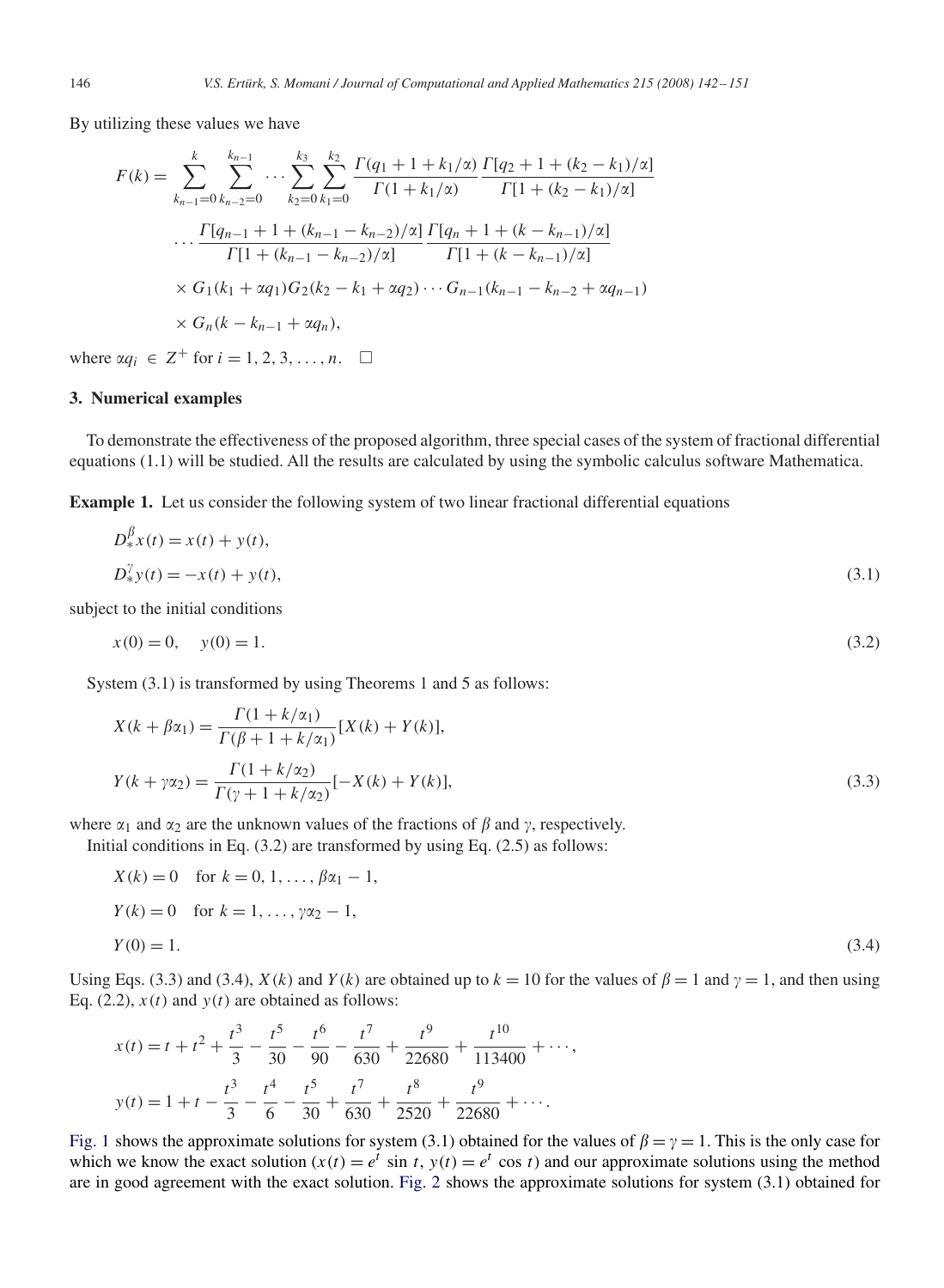

Fig. 1. Plots of system (3.1) when  $\beta = 1$  and  $\gamma = 1$ : (a) the present method; (b) ADM [14].



Fig. 2. Plots of system (3.1) when  $\beta = 0.7$  and  $\gamma = 0.9$ : (a) the present method; (b) ADM [14].

the values of  $\beta = 0.7$  and  $\gamma = 0.9$ . It is to be noted that the following twenty five terms were used in evaluating the approximate solutions for Fig. 2:

$$
x(t) = \frac{8t^{5/2}}{15\Gamma(\frac{1}{2})} + \frac{t^{7/10}}{\Gamma(\frac{17}{10})} + \frac{t^{7/5}}{\Gamma(\frac{12}{5})} + \frac{t^{8/5}}{\Gamma(\frac{13}{5})} + \frac{t^{21/10}}{\Gamma(\frac{31}{10})} + \cdots
$$

and

$$
y(t) = 1 - \frac{16t^{5/2}}{15\Gamma(\frac{1}{2})} + \frac{t^{9/10}}{\Gamma(\frac{19}{10})} - \frac{t^{8/5}}{\Gamma(\frac{13}{5})} + \frac{t^{9/5}}{\Gamma(\frac{14}{5})} - \frac{t^{23/10}}{\Gamma(\frac{33}{10})} + \cdots
$$

It is evident that the efficiency of this approach can be dramatically enhanced by computing further terms of  $x(t)$ ,  $y(t)$  when the differential transform method is used. The results in Figs. 1 and 2 are in full agreement with the results obtained in [14] using the Adomian decomposition method.

**Example 2.** Following [4], we consider the following system of two nonlinear fractional differential equations:

$$
D_*^{1.3} y_1 = y_1 + y_2^2,
$$
  
\n
$$
D_*^{2.4} y_2 = y_1 + 5y_2
$$
\n(3.5)

with the initial conditions

$$
y_1(0) = 0
$$
,  $y'_1(0) = 1$ ,  $y_2(0) = 0$ ,  $y'_2(0) = 1$ ,  $y''_2(0) = 1$ . (3.6)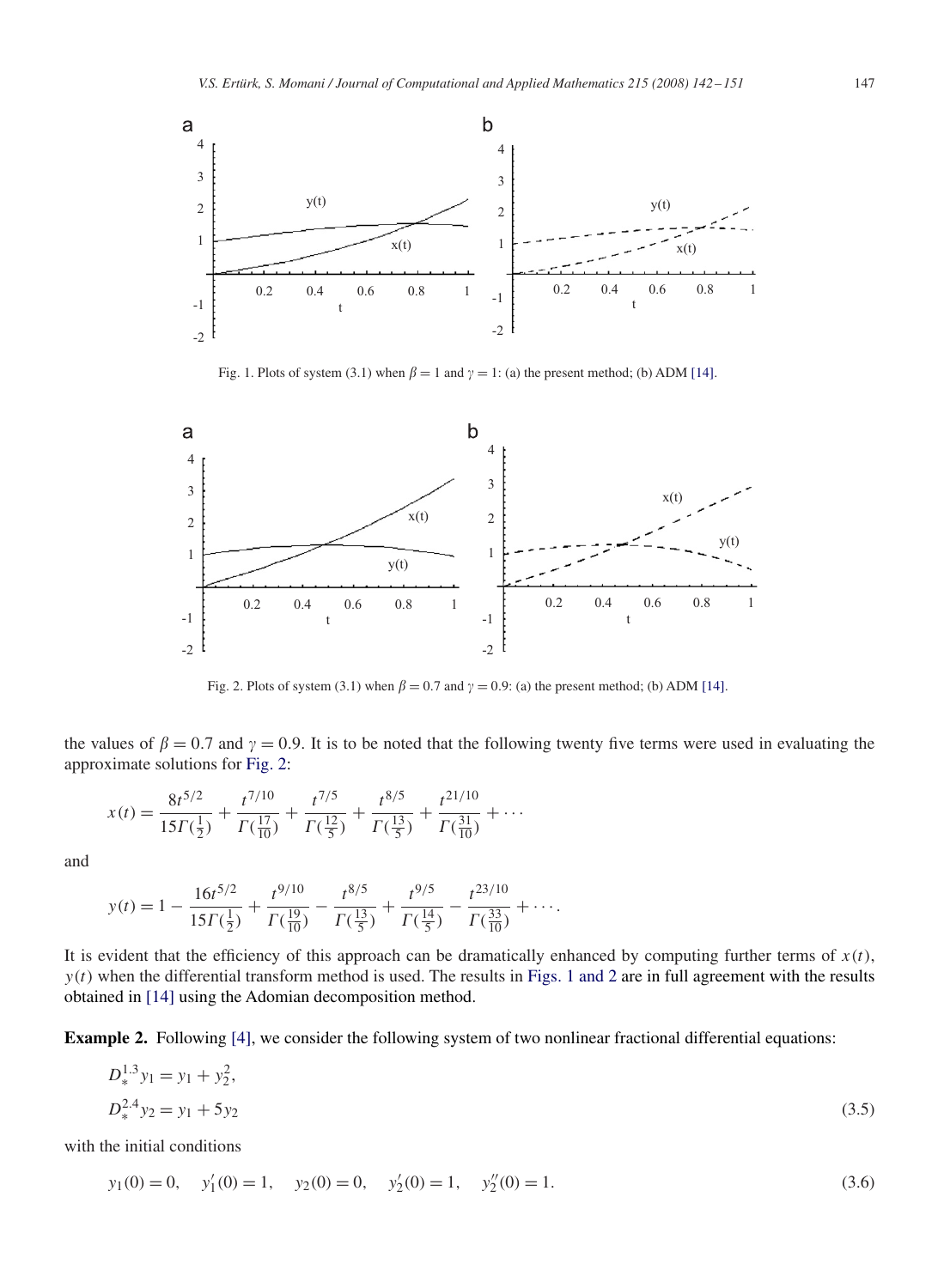By using Theorems 1, 2 and 5, system (3.5) transforms to

$$
Y_1(k+13) = \frac{\Gamma(1+k/10)}{\Gamma(1.3+1+k/10)} \left[ Y_1(k) + \sum_{k_1=0}^k Y_2(k_1) Y_2(k-k_1) \right],
$$
  
\n
$$
Y_2(k+24) = \frac{\Gamma(1+k/10)}{\Gamma(2.4+1+k/10)} [Y_1(k) + 5Y_2(k)].
$$
\n(3.7)

Using Eq. (2.5) the initial conditions in Eq. (3.6) are transformed to

 $Y_1(k) = 0$  for  $k = 0, 1, \ldots, 9, 11, 12,$ 

$$
Y_1(10) = 1,
$$
  
\n
$$
Y_2(k) = 0 \text{ for } k = 0, ..., 9, 11, ..., 19, 21, 22, 23,
$$
  
\n
$$
Y_2(10) = 1 \quad Y_2(20) = \frac{1}{2}.
$$
\n(3.8)

Using Eqs. (3.7) and (3.8),  $Y_1(k)$  and  $Y_2(k)$  are obtained up to  $k = 50$  and then using Eq. (2.2), the following series solutions are obtained for  $y_1(t)$  and  $y_2(t)$ , respectively:

$$
y_1(t) = t + \frac{t^{23/10}}{\Gamma(\frac{33}{10})} + \frac{2t^{33/10}}{\Gamma(\frac{43}{10})} + \frac{t^{18/5}}{\Gamma(\frac{23}{5})} + \frac{6t^{43/10}}{\Gamma(\frac{53}{10})} + \frac{2t^{23/5}}{\Gamma(\frac{28}{5})} + \frac{t^{49/10}}{\Gamma(\frac{59}{10})} + \cdots,
$$
\n
$$
y_2(t) = t + \frac{t^2}{2} + \frac{6t^{17/15}}{\Gamma(\frac{22}{10})} + \frac{5t^{22/5}}{\Gamma(\frac{27}{10})} + \frac{t^{47/10}}{\Gamma(\frac{57}{10})} + \cdots.
$$
\n(3.10)

$$
y_2(t) = t + \frac{1}{2} + \frac{1}{\Gamma(\frac{22}{5})} + \frac{1}{\Gamma(\frac{27}{5})} + \frac{1}{\Gamma(\frac{57}{10})} + \cdots
$$
\n(3.10)

In Fig. 3, we draw the curves  $y_1(t)$  and  $y_2(t)$ . The graphical results are in very good agreement with the results in [4].

**Example 3.** Lastly we consider the following system of three nonlinear fractional differential equations:

$$
D_{*}^{\alpha}x = 2y^{2}, \quad 0 < \alpha \le 1,
$$
  
\n
$$
D_{*}^{\beta}y = tx, \quad 0 < \beta \le 1,
$$
  
\n
$$
D_{*}^{\gamma}z = yz, \quad 0 < \gamma \le 1,
$$
  
\n(3.11)

subject to the initial conditions

$$
x(0) = 0, \quad y(0) = 1, \quad z(0) = 1,\tag{3.12}
$$

which is studied in [7].



Fig. 3. Plots of system (3.5): (a) the present method; (b) the method [4].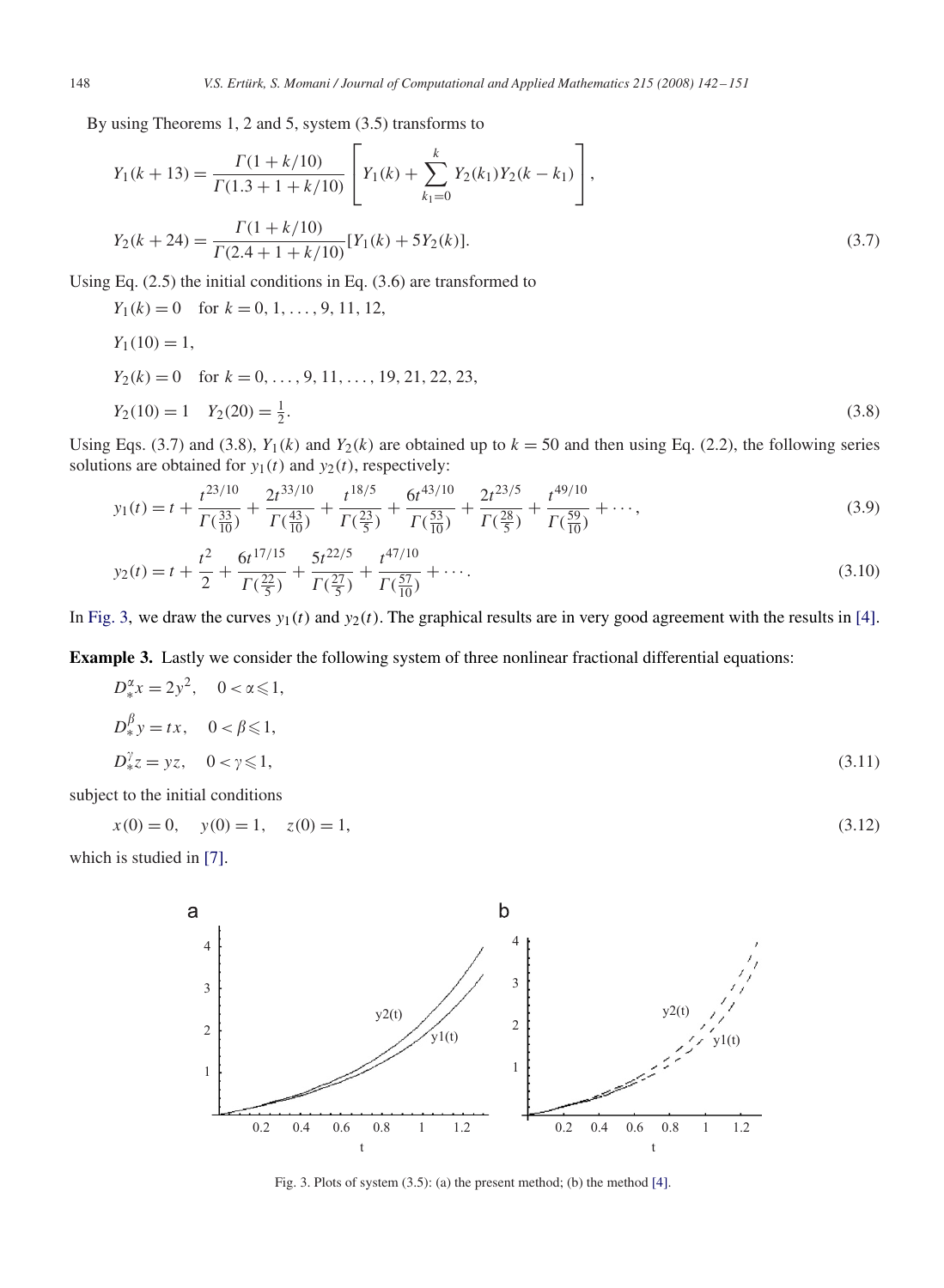Using Theorems 2 and 5, system of equations (3.11) can be transformed as follows:

$$
X(k + \alpha \alpha_1) = \frac{\Gamma(1 + k/\alpha_1)}{\Gamma(\alpha + 1 + k/\alpha_1)} \left[ 2 \sum_{l=0}^{k} Y(l)Y(k - l) \right],
$$
  
\n
$$
Y(k + \beta \alpha_2) = \frac{\Gamma(1 + k/\alpha_2)}{\Gamma(\beta + 1 + k/\alpha_2)} \left[ \sum_{l=0}^{k} \delta(l - \alpha_2)X(k - l) \right],
$$
  
\n
$$
Z(k + \gamma \alpha_3) = \frac{\Gamma(1 + k/\alpha_3)}{\Gamma(\gamma + 1 + k/\alpha_3)} \left[ \sum_{l=0}^{k} Y(l)Z(k - l) \right],
$$
\n(3.13)

where  $\alpha_1$ ,  $\alpha_2$  and  $\alpha_3$  are the unknown values of the fractions of  $\alpha$ ,  $\beta$  and  $\gamma$ , respectively.

The initial conditions in Eq.  $(3.12)$  can be transformed by using Eq.  $(2.5)$  as follows:

$$
X(k) = 0 \text{ for } k = 0, 1, ..., \alpha \cdot \alpha_1 - 1,
$$
  
\n
$$
Y(k) = 0 \text{ for } k = 1, ..., \beta \alpha_2 - 1,
$$
  
\n
$$
Z(k) = 0 \text{ for } k = 1, ..., \gamma \alpha_3 - 1,
$$
  
\n
$$
Y(0) = 1, \quad Z(0) = 1.
$$
  
\n(3.14)

Using Eqs. (3.13) and (3.14),  $X(k)$  for  $k = \alpha \cdot \alpha_1, \alpha \cdot \alpha_1 + 1, \ldots, n$ ,  $Y(k)$  for  $k = \beta \cdot \alpha_2, \beta \cdot \alpha_2 + 1, \ldots, n$  and  $Z(k)$  for  $k = \gamma \cdot \alpha_3, \gamma \cdot \alpha_3 + 1, \ldots, n$  are calculated and using the inverse transformation rule in Eq. (2.2),  $x(t)$ ,  $y(t)$  and  $z(t)$  are calculated for different values of  $\alpha$ ,  $\beta$  and  $\gamma$ . Using Eqs. (3.13) and (3.14),  $x(t)$ ,  $y(t)$  and  $z(t)$  are obtained up to  $k = 10$ and then using the inverse transformation rule in Eq. (2.2) the following series solutions are obtained for the values of  $\alpha = \beta = \gamma = 1$ :

$$
x(t) = 2t + \frac{2t^4}{3} + \frac{4t^7}{21} + \frac{4t^{10}}{105} + \cdots,
$$
  
\n
$$
y(t) = 1 + \frac{2t^3}{3} + \frac{t^6}{9} + \frac{4t^9}{189} + \cdots,
$$
  
\n
$$
z(t) = 1 + t + \frac{t^2}{2} + \frac{t^3}{6} + \frac{5t^4}{24} + \frac{7t^5}{40} + \frac{61t^6}{720} + \frac{221t^7}{5040} + \frac{1481t^8}{40320} + \frac{1685t^9}{75576} + \frac{43321t^{10}}{3628800} + \cdots.
$$

Fig. 4 shows the approximate solutions for system (3.11) obtained for the values of  $\alpha = \beta = \gamma = 1$ .

By taking  $\alpha = 0.5$ ,  $\beta = 0.4$  and  $\gamma = 0.3$ , the solutions  $x(t)$ ,  $y(t)$  and  $z(t)$  are evaluated up to  $k = 70$ . The first few terms of the series solutions are given by

$$
x(t) = \frac{4\sqrt{t}}{\sqrt{\pi}} + \frac{12t^{12/5}}{\Gamma(\frac{17}{15})} + \cdots,
$$
  
\n
$$
y(t) = 1 + \frac{3t^{19/10}}{\Gamma(\frac{29}{10})} + \cdots,
$$
  
\n
$$
z(t) = 1 + \frac{4t^{3/2}}{3\sqrt{\pi}} + \frac{t^{3/10}}{\Gamma(\frac{13}{10})} + \frac{t^{3/5}}{\Gamma(\frac{8}{5})} + \frac{t^{9/10}}{\Gamma(\frac{19}{10})} + \frac{t^{6/5}}{\Gamma(\frac{11}{5})} + \frac{t^{9/5}}{\Gamma(\frac{14}{5})} + \frac{t^{21/10}}{\Gamma(\frac{31}{10})} + \frac{3t^{11/5}}{\Gamma(\frac{16}{5})} + \cdots.
$$

Fig. 5 shows the approximate solutions for system (3.11) obtained for the values of  $\alpha = 0.5$ ,  $\beta = 0.4$  and  $\gamma = 0.3$ .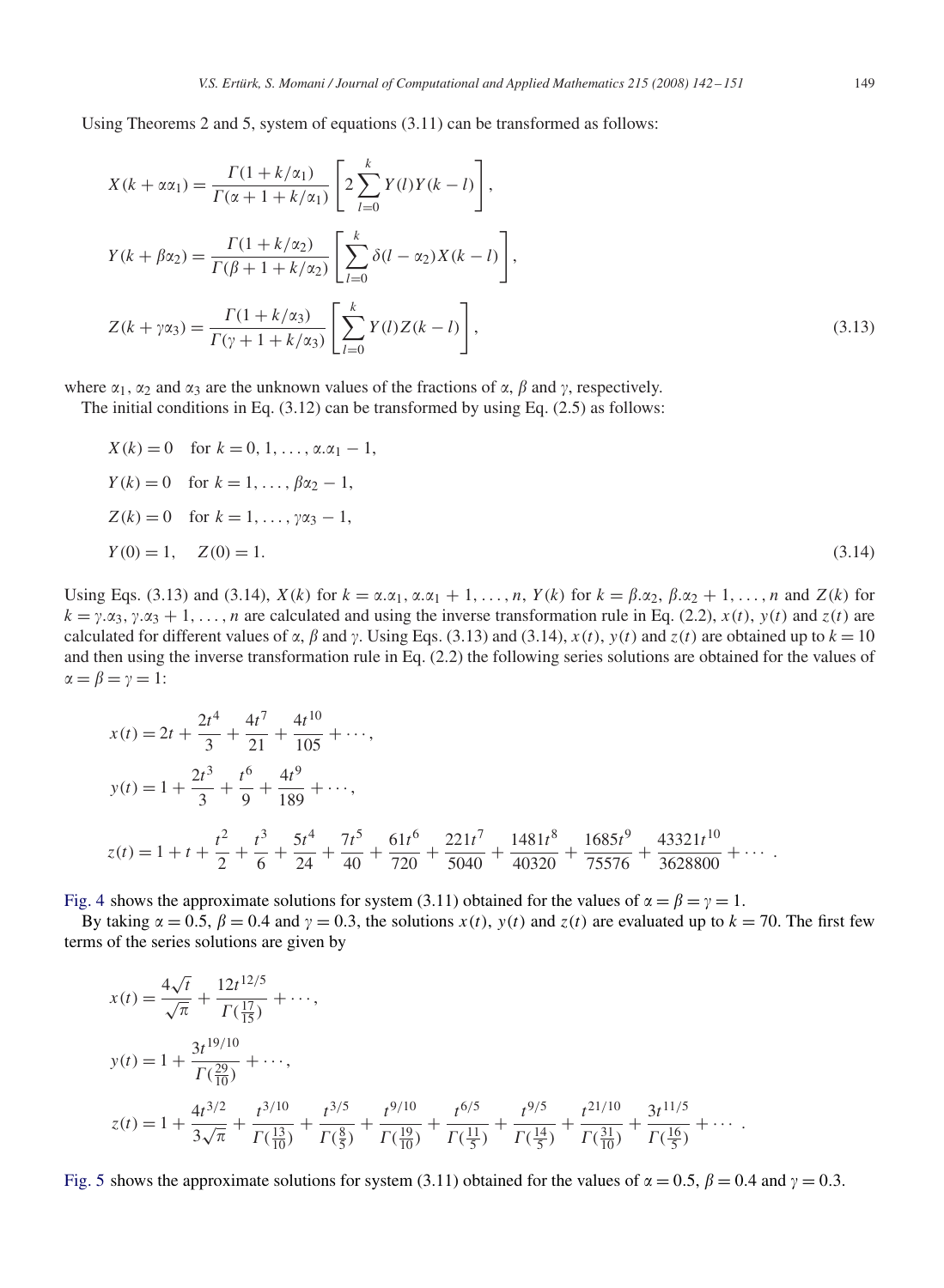

Fig. 4. Plots of system (3.11) when  $\alpha = 1$ ,  $\beta = 1$  and  $\gamma = 1$  (a) the present method; (b) ADM [7].



Fig. 5. Plots of system (3.11) when  $\alpha = 0.5$ ,  $\beta = 0.4$  and  $\gamma = 0.3$ : (a) the present method; (b) ADM [7].

Graphical results in Figs. 4 and 5 are in very good agreement with the results obtained in [7] using the Adomian decomposition method.

### **4. Conclusions**

This present analysis exhibits the applicability of the differential transform method to solve systems of differential equations of fractional order. The work emphasized our belief that the method is a reliable technique to handle linear and nonlinear fractional differential equations. It provides the solutions in terms of convergent series with easily computable components in a direct way without using linearization, perturbation or restrictive assumptions. The results of this method are in good agreement with those obtained by using the variational iteration method and the Adomian decomposition method. As an advantage of this method over the Adomian decomposition method, in this method we do not need to do the difficult computation for finding the Adomian polynomials. Generally speaking, the proposed method is promising and applicable to a broad class of linear and nonlinear problems in the theory of fractional calculus.